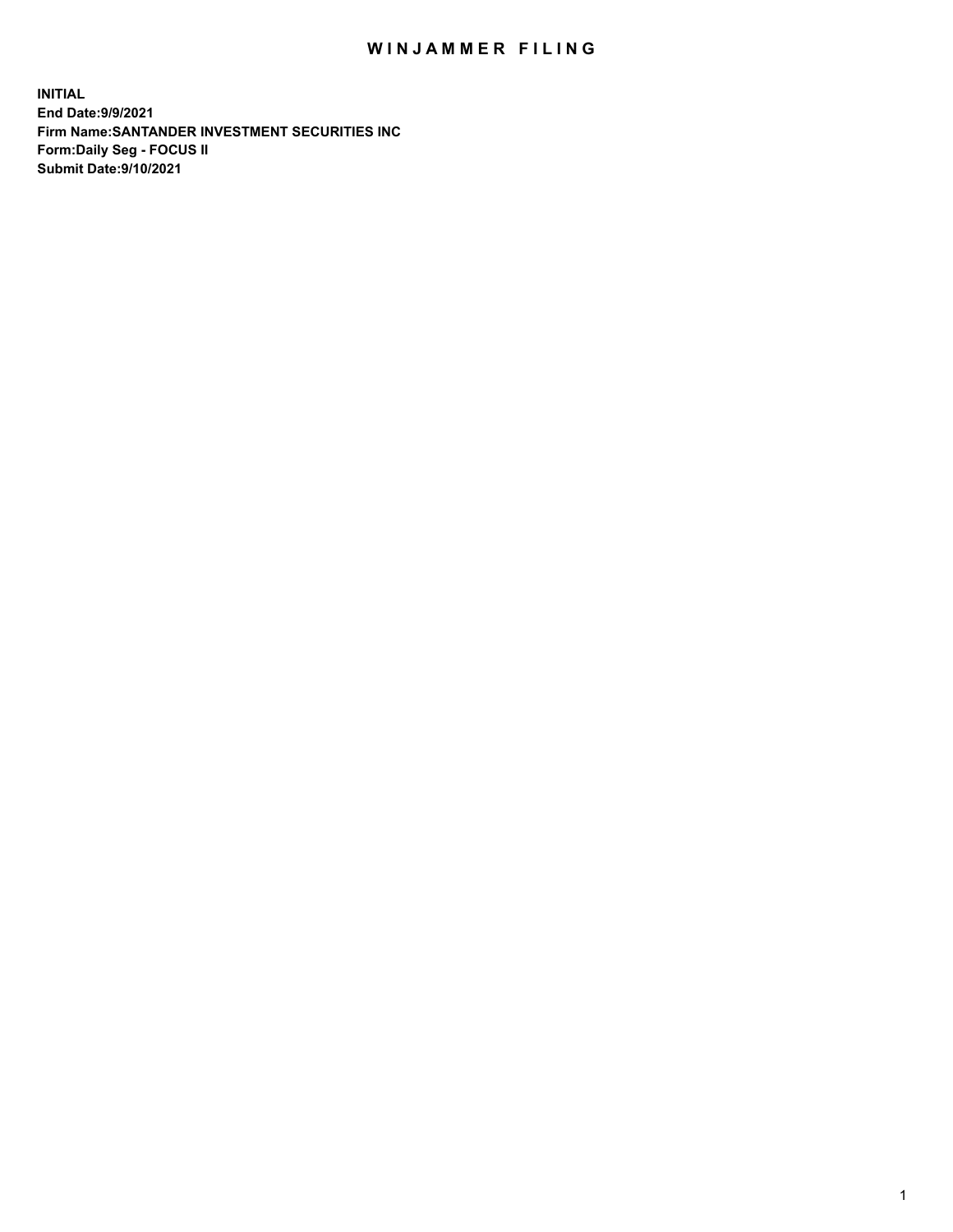**INITIAL End Date:9/9/2021 Firm Name:SANTANDER INVESTMENT SECURITIES INC Form:Daily Seg - FOCUS II Submit Date:9/10/2021 Daily Segregation - Cover Page**

| $\gamma$ ocgi cganon - oo $\gamma$ or i ago                                       |                                                      |
|-----------------------------------------------------------------------------------|------------------------------------------------------|
| Name of Company                                                                   | <b>SANTANDER INVESTMENT</b><br><b>SECURITIES INC</b> |
| <b>Contact Name</b>                                                               | <b>Richard Ro</b>                                    |
| <b>Contact Phone Number</b>                                                       | (212) 350-3662                                       |
| <b>Contact Email Address</b>                                                      | richard.ro@santander.us                              |
| FCM's Customer Segregated Funds Residual Interest Target (choose one):            |                                                      |
| a. Minimum dollar amount: ; or                                                    | 70,000,000                                           |
| b. Minimum percentage of customer segregated funds required:%; or                 | $\underline{\mathbf{0}}$                             |
| c. Dollar amount range between: and; or                                           | 0 <sub>0</sub>                                       |
| d. Percentage range of customer segregated funds required between:% and%.         | 0 <sub>0</sub>                                       |
| FCM's Customer Secured Amount Funds Residual Interest Target (choose one):        |                                                      |
| a. Minimum dollar amount: ; or                                                    | $\frac{0}{0}$                                        |
| b. Minimum percentage of customer secured funds required:%; or                    |                                                      |
| c. Dollar amount range between: and; or                                           | 0 <sub>0</sub>                                       |
| d. Percentage range of customer secured funds required between: % and %.          | 0 <sub>0</sub>                                       |
| FCM's Cleared Swaps Customer Collateral Residual Interest Target (choose one):    |                                                      |
| a. Minimum dollar amount: ; or                                                    | $\frac{0}{0}$                                        |
| b. Minimum percentage of cleared swaps customer collateral required:% ; or        |                                                      |
| c. Dollar amount range between: and; or                                           | 0 <sub>0</sub>                                       |
| d. Percentage range of cleared swaps customer collateral required between:% and%. | 0 <sub>0</sub>                                       |

Attach supporting documents CH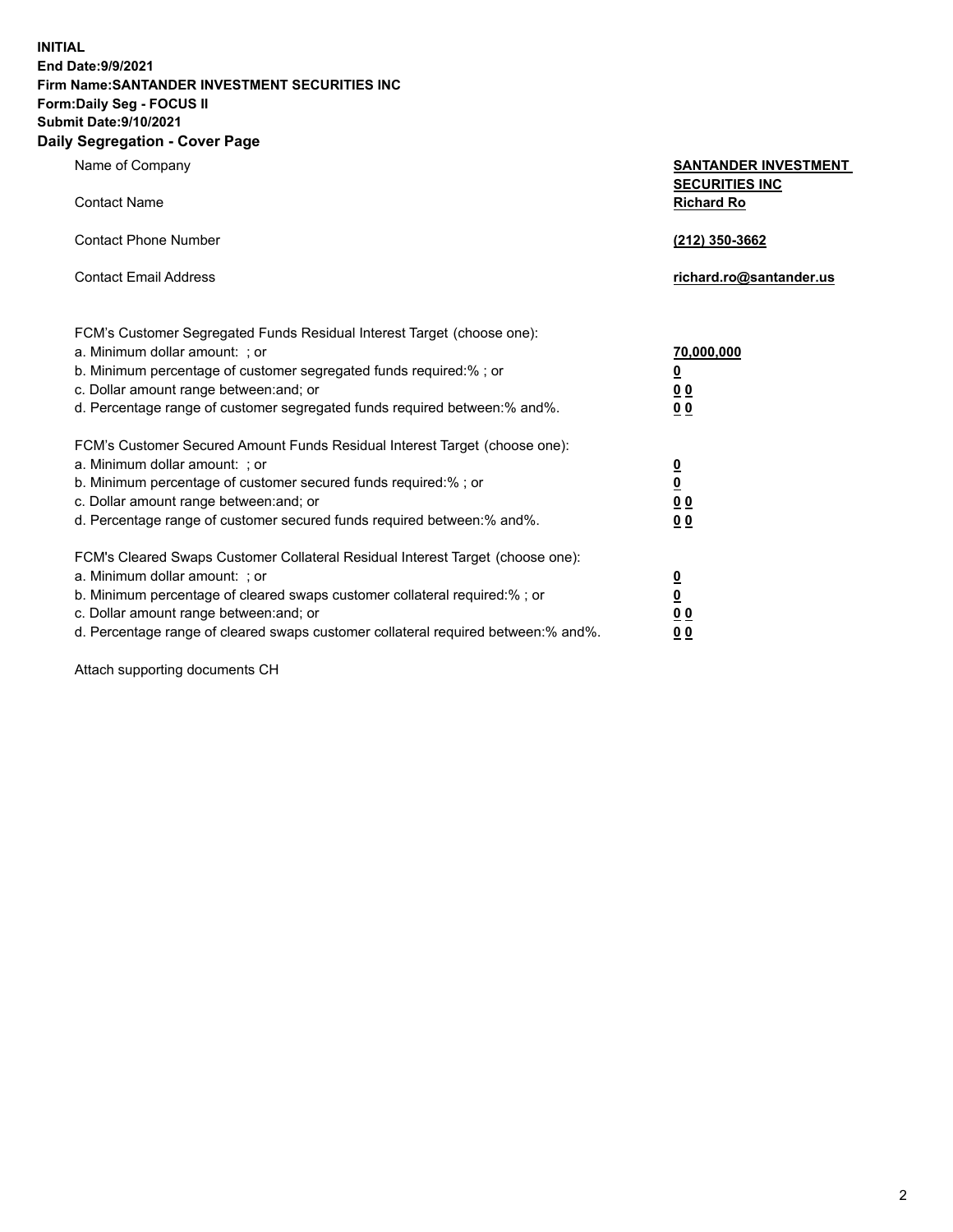## **INITIAL End Date:9/9/2021 Firm Name:SANTANDER INVESTMENT SECURITIES INC Form:Daily Seg - FOCUS II Submit Date:9/10/2021 Daily Segregation - Secured Amounts**

|     | Foreign Futures and Foreign Options Secured Amounts                                         |                   |
|-----|---------------------------------------------------------------------------------------------|-------------------|
|     | Amount required to be set aside pursuant to law, rule or regulation of a foreign            | $0$ [7305]        |
|     | government or a rule of a self-regulatory organization authorized thereunder                |                   |
| 1.  | Net ledger balance - Foreign Futures and Foreign Option Trading - All Customers             |                   |
|     | A. Cash                                                                                     | $0$ [7315]        |
|     | B. Securities (at market)                                                                   | $0$ [7317]        |
| 2.  | Net unrealized profit (loss) in open futures contracts traded on a foreign board of trade   | $0$ [7325]        |
| 3.  | Exchange traded options                                                                     |                   |
|     | a. Market value of open option contracts purchased on a foreign board of trade              | $0$ [7335]        |
|     | b. Market value of open contracts granted (sold) on a foreign board of trade                | $0$ [7337]        |
| 4.  | Net equity (deficit) (add lines 1. 2. and 3.)                                               | $0$ [7345]        |
| 5.  | Account liquidating to a deficit and account with a debit balances - gross amount           | $0$ [7351]        |
|     | Less: amount offset by customer owned securities                                            | 0 [7352] 0 [7354] |
| 6.  | Amount required to be set aside as the secured amount - Net Liquidating Equity              | $0$ [7355]        |
|     | Method (add lines 4 and 5)                                                                  |                   |
| 7.  | Greater of amount required to be set aside pursuant to foreign jurisdiction (above) or line | $0$ [7360]        |
|     | 6.                                                                                          |                   |
|     | FUNDS DEPOSITED IN SEPARATE REGULATION 30.7 ACCOUNTS                                        |                   |
| 1.  | Cash in banks                                                                               |                   |
|     | A. Banks located in the United States                                                       | $0$ [7500]        |
|     | B. Other banks qualified under Regulation 30.7                                              | 0 [7520] 0 [7530] |
| 2.  | Securities                                                                                  |                   |
|     | A. In safekeeping with banks located in the United States                                   | $0$ [7540]        |
|     | B. In safekeeping with other banks qualified under Regulation 30.7                          | 0 [7560] 0 [7570] |
| 3.  | Equities with registered futures commission merchants                                       |                   |
|     | A. Cash                                                                                     | $0$ [7580]        |
|     | <b>B.</b> Securities                                                                        | $0$ [7590]        |
|     | C. Unrealized gain (loss) on open futures contracts                                         | $0$ [7600]        |
|     | D. Value of long option contracts                                                           | $0$ [7610]        |
|     | E. Value of short option contracts                                                          | 0 [7615] 0 [7620] |
| 4.  | Amounts held by clearing organizations of foreign boards of trade                           |                   |
|     | A. Cash                                                                                     | $0$ [7640]        |
|     | <b>B.</b> Securities                                                                        | $0$ [7650]        |
|     | C. Amount due to (from) clearing organization - daily variation                             | $0$ [7660]        |
|     | D. Value of long option contracts                                                           | $0$ [7670]        |
|     | E. Value of short option contracts                                                          | 0 [7675] 0 [7680] |
| 5.  | Amounts held by members of foreign boards of trade                                          |                   |
|     | A. Cash                                                                                     | $0$ [7700]        |
|     | <b>B.</b> Securities                                                                        | $0$ [7710]        |
|     | C. Unrealized gain (loss) on open futures contracts                                         | $0$ [7720]        |
|     | D. Value of long option contracts                                                           | $0$ [7730]        |
|     | E. Value of short option contracts                                                          | 0 [7735] 0 [7740] |
| 6.  | Amounts with other depositories designated by a foreign board of trade                      | $0$ [7760]        |
| 7.  | Segregated funds on hand                                                                    | $0$ [7765]        |
| 8.  | Total funds in separate section 30.7 accounts                                               | 0 [7770]          |
| 9.  | Excess (deficiency) Set Aside for Secured Amount (subtract line 7 Secured Statement         | $0$ [7380]        |
|     | Page 1 from Line 8)                                                                         |                   |
| 10. | Management Target Amount for Excess funds in separate section 30.7 accounts                 | $0$ [7780]        |
| 11. | Excess (deficiency) funds in separate 30.7 accounts over (under) Management Target          | $0$ [7785]        |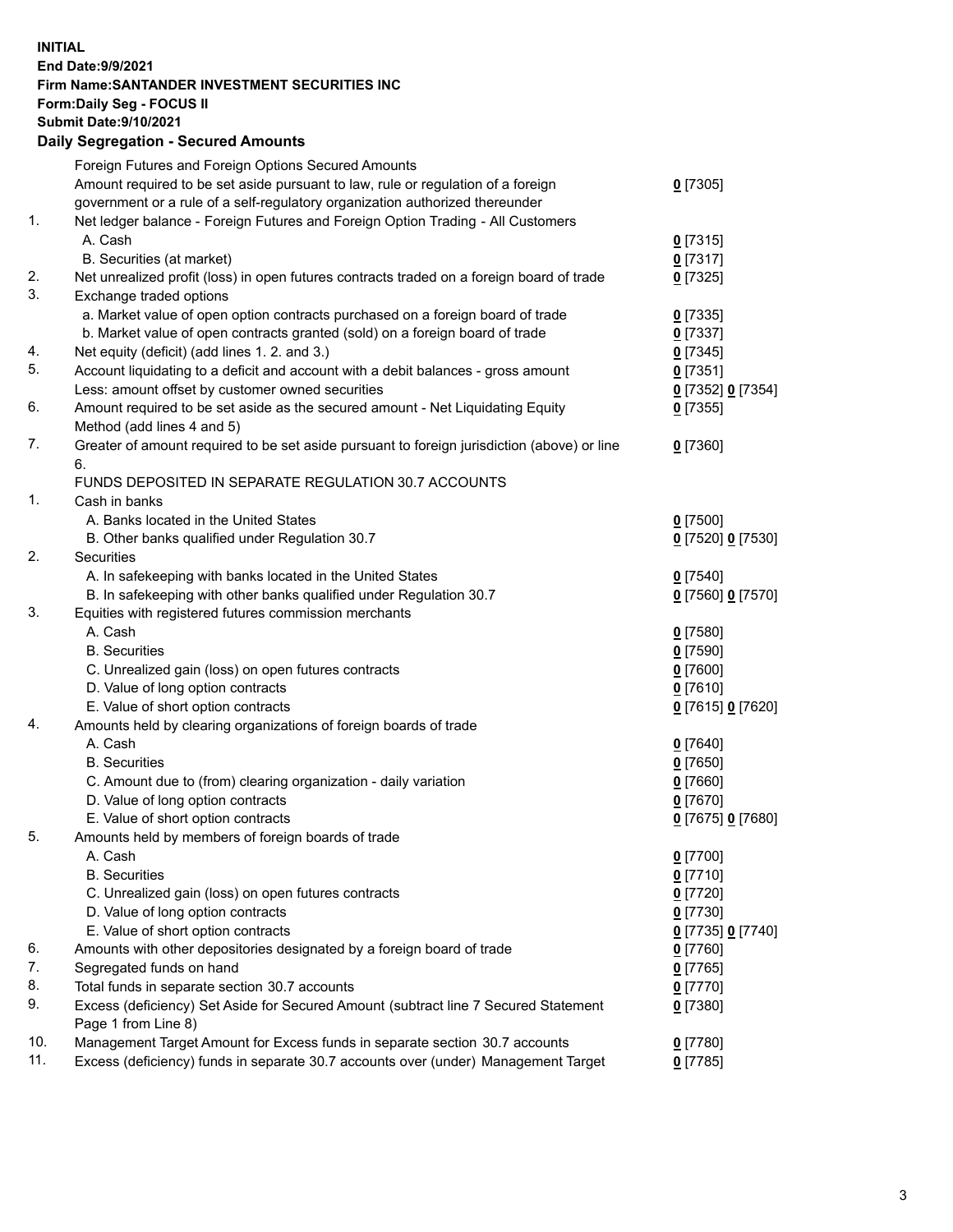| <b>INITIAL</b> | End Date: 9/9/2021<br>Firm Name: SANTANDER INVESTMENT SECURITIES INC<br><b>Form:Daily Seg - FOCUS II</b><br><b>Submit Date: 9/10/2021</b><br>Daily Segregation - Segregation Statement |                       |
|----------------|----------------------------------------------------------------------------------------------------------------------------------------------------------------------------------------|-----------------------|
|                | SEGREGATION REQUIREMENTS(Section 4d(2) of the CEAct)                                                                                                                                   |                       |
| 1.             | Net ledger balance                                                                                                                                                                     |                       |
|                | A. Cash                                                                                                                                                                                | 1,904,606,731 [7010]  |
|                | B. Securities (at market)                                                                                                                                                              | $0$ [7020]            |
| 2.             | Net unrealized profit (loss) in open futures contracts traded on a contract market                                                                                                     | 271,770,349 [7030]    |
| 3.             | Exchange traded options                                                                                                                                                                |                       |
|                | A. Add market value of open option contracts purchased on a contract market                                                                                                            | 28,795,513 [7032]     |
|                | B. Deduct market value of open option contracts granted (sold) on a contract market                                                                                                    | -46,904,922 [7033]    |
| 4.             | Net equity (deficit) (add lines 1, 2 and 3)                                                                                                                                            | 2,158,267,671 [7040]  |
| 5.             | Accounts liquidating to a deficit and accounts with                                                                                                                                    |                       |
|                | debit balances - gross amount                                                                                                                                                          | $0$ [7045]            |
|                | Less: amount offset by customer securities                                                                                                                                             | $0$ [7047] $0$ [7050] |
| 6.             | Amount required to be segregated (add lines 4 and 5)                                                                                                                                   | 2,158,267,671 [7060]  |
|                | FUNDS IN SEGREGATED ACCOUNTS                                                                                                                                                           |                       |
| 7.             | Deposited in segregated funds bank accounts                                                                                                                                            |                       |
|                | A. Cash                                                                                                                                                                                | 285,525,379 [7070]    |
|                | B. Securities representing investments of customers' funds (at market)                                                                                                                 | $0$ [7080]            |
|                | C. Securities held for particular customers or option customers in lieu of cash (at                                                                                                    | $0$ [7090]            |
|                | market)                                                                                                                                                                                |                       |
| 8.             | Margins on deposit with derivatives clearing organizations of contract markets                                                                                                         |                       |
|                | A. Cash                                                                                                                                                                                | 2,013,964,308 [7100]  |
|                | B. Securities representing investments of customers' funds (at market)                                                                                                                 | $0$ [7110]            |
|                | C. Securities held for particular customers or option customers in lieu of cash (at                                                                                                    | $0$ [7120]            |
| 9.             | market)<br>Net settlement from (to) derivatives clearing organizations of contract markets                                                                                             | -50,627,909 [7130]    |
| 10.            | Exchange traded options                                                                                                                                                                |                       |
|                | A. Value of open long option contracts                                                                                                                                                 | 28,795,513 [7132]     |
|                | B. Value of open short option contracts                                                                                                                                                | -46,904,922 [7133]    |
| 11.            | Net equities with other FCMs                                                                                                                                                           |                       |
|                | A. Net liquidating equity                                                                                                                                                              | $Q$ [7140]            |
|                | B. Securities representing investments of customers' funds (at market)                                                                                                                 | 0 <sup>[7160]</sup>   |
|                | C. Securities held for particular customers or option customers in lieu of cash (at                                                                                                    | $0$ [7170]            |
|                | market)                                                                                                                                                                                |                       |
| 12.            | Segregated funds on hand                                                                                                                                                               | $0$ [7150]            |
| 13.            | Total amount in segregation (add lines 7 through 12)                                                                                                                                   | 2,230,752,369 [7180]  |
| 14.            | Excess (deficiency) funds in segregation (subtract line 6 from line 13)                                                                                                                | 72,484,698 [7190]     |
| 15.            | Management Target Amount for Excess funds in segregation                                                                                                                               | 70,000,000 [7194]     |
| 16.            | Excess (deficiency) funds in segregation over (under) Management Target Amount                                                                                                         | 2,484,698 [7198]      |
|                | <b>Excess</b>                                                                                                                                                                          |                       |